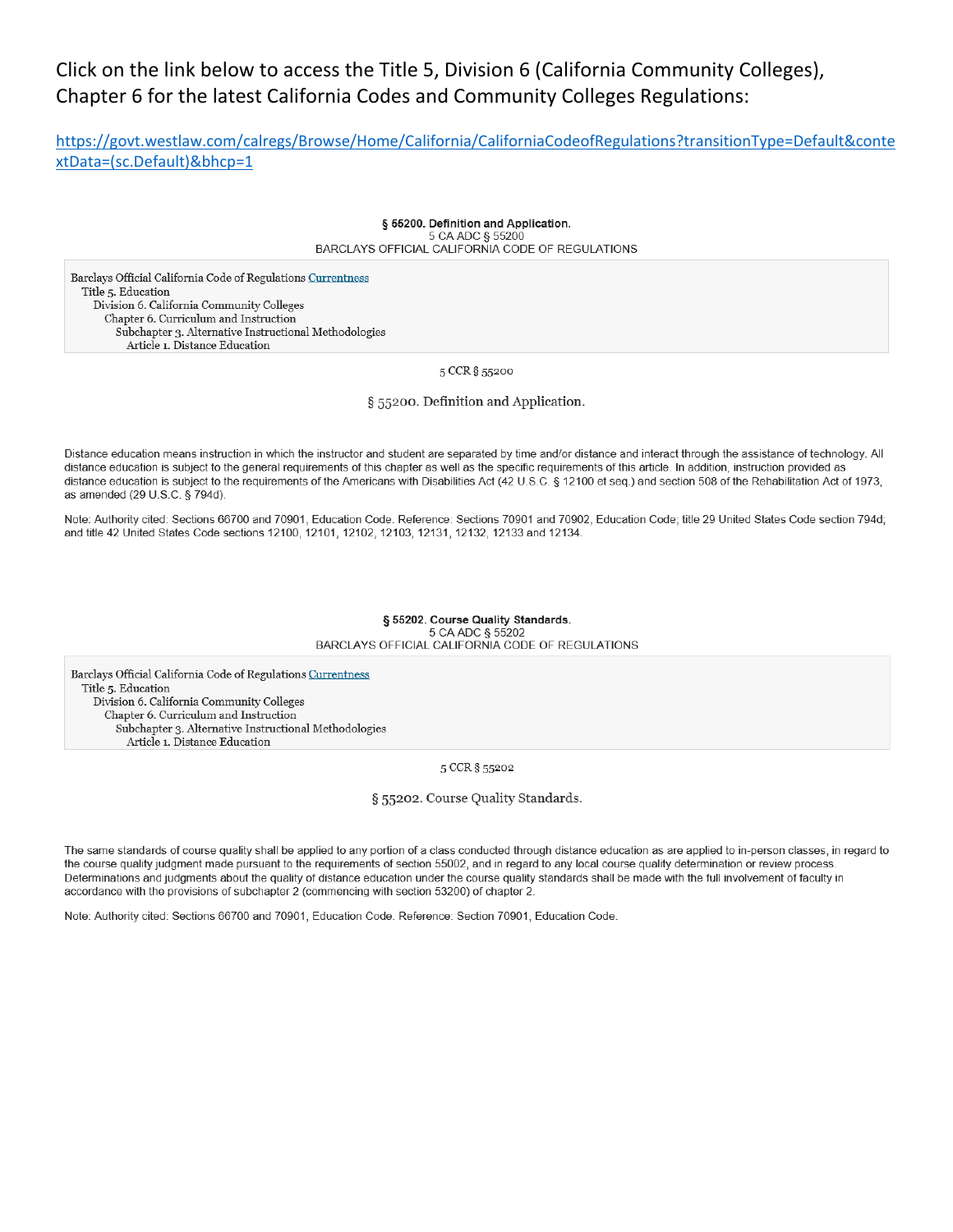#### § 55204. Instructor Contact. 5 CA ADC § 55204 BARCLAYS OFFICIAL CALIFORNIA CODE OF REGULATIONS

Barclays Official California Code of Regulations Currentness Title 5. Education Division 6. California Community Colleges Chapter 6. Curriculum and Instruction Subchapter 3. Alternative Instructional Methodologies Article 1. Distance Education

5 CCR § 55204

§ 55204. Instructor Contact.

In addition to the requirements of section 55002 and any locally established requirements applicable to all courses, district governing boards shall ensure that:

(a) Any portion of a course conducted through distance education includes regular effective contact between instructor and students, and among students, either synchronously or asynchronously, through group or individual meetings, orientation and review sessions, supplemental seminar or study sessions, field trips, library workshops, telephone contact, voice mail, e-mail, or other activities. Regular effective contact is an academic and professional matter pursuant to sections 53200 et seq.

(b) Any portion of a course provided through distance education is conducted consistent with guidelines issued by the Chancellor pursuant to section 409 of the Procedures and Standing Orders of the Board of Governors

Note: Authority cited: Sections 66700 and 70901, Education Code. Reference: Sections 70901 and 70902, Education Code.

#### § 55206. Separate Course Approval. 5 CA ADC § 55206 BARCLAYS OFFICIAL CALIFORNIA CODE OF REGULATIONS

Barclays Official California Code of Regulations Currentness Title 5. Education Division 6. California Community Colleges Chapter 6. Curriculum and Instruction Subchapter 3. Alternative Instructional Methodologies Article 1. Distance Education

5 CCR § 55206

§ 55206. Separate Course Approval.

If any portion of the instruction in a new or existing course is to be provided through distance education, an addendum to the official course outline of record shall be required. In addition to addressing how course outcomes will be achieved in a distance education mode, the addendum shall at a minimum specify how the portion of instruction delivered via distance education meets:

(a) Regular and effective contact between instructors and students and among students as referenced in title 5, section 55204(a), and

(b) Requirements of the Americans with Disabilities Act (42 U.S.C. § 12100 et seq.) and section 508 of the Rehabilitation Act of 1973, as amended, (29 U.S.C. § 749d)

The addendum shall be separately approved according to the district's adopted curriculum approval procedures.

Note: Authority cited: Sections 66700 and 70901, Education Code. Reference: Sections 70901 and 70902, Education Code.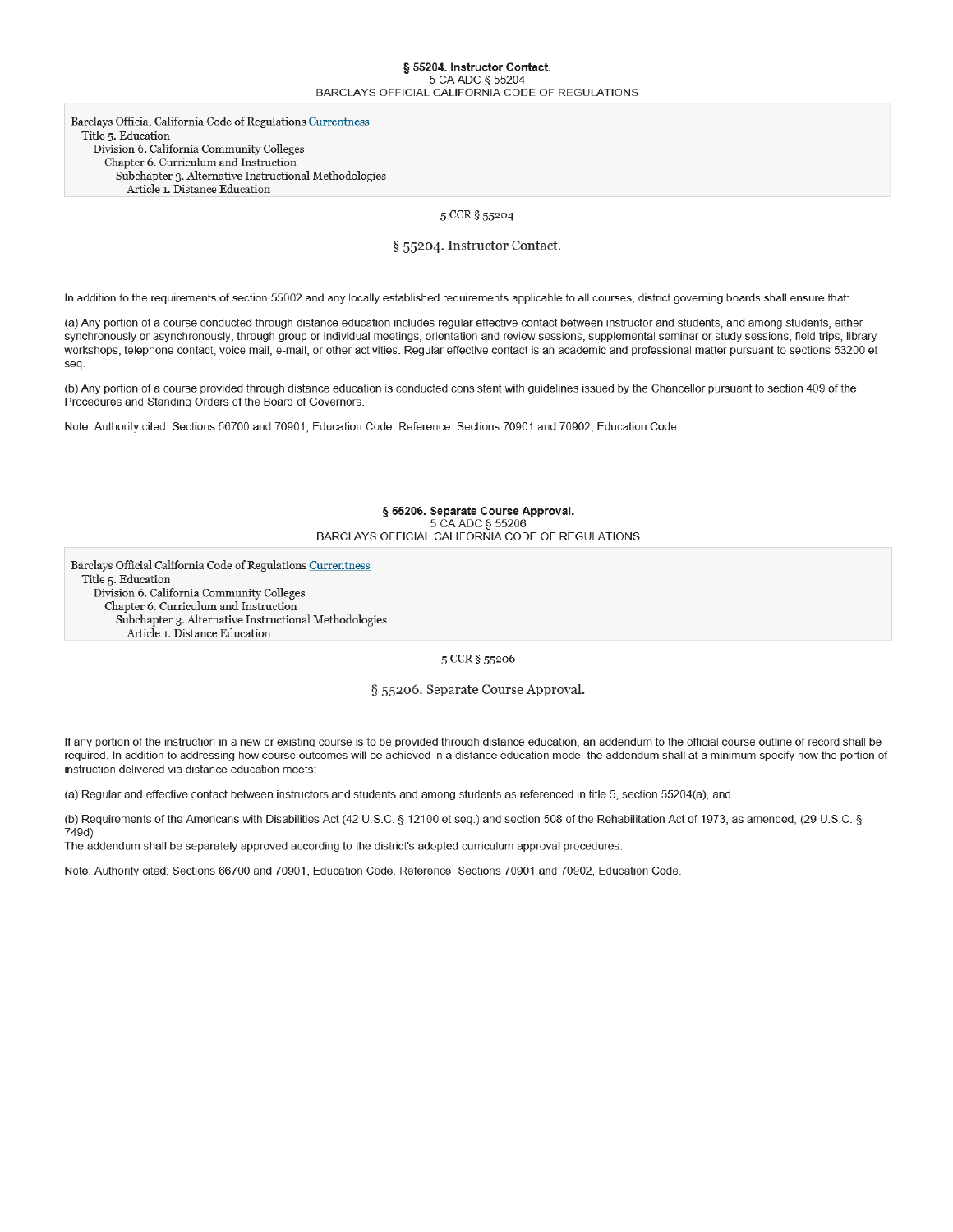### § 55208. Faculty Selection and Workload. BARCLAYS OFFICIAL CALIFORNIA CODE OF REGULATIONS

Barclays Official California Code of Regulations Currentness Title 5. Education Division 6. California Community Colleges Chapter 6. Curriculum and Instruction Subchapter 3. Alternative Instructional Methodologies Article 1. Distance Education

5 CCR § 55208

§ 55208. Faculty Selection and Workload.

(a) Instructors of course sections delivered via distance education technology shall be selected by the same procedures used to determine all instructional assignments. Instructors shall possess the minimum qualifications for the discipline into which the course's subject matter most appropriately falls, in accordance with article 2 (commencing with section 53410) of subchapter 4 of chapter 4, and with the list of discipline definitions and requirements adopted by the Board of Governors to implement that article, as such list may be amended from time to time.

(b) Instructors of distance education shall be prepared to teach in a distance education delivery method consistent with local district policies and negotiated agreements.

(c) The number of students assigned to any one course section offered by distance education shall be determined by and be consistent with other district procedures related to faculty assignment. Procedures for determining the number of students assigned to a course section offered in whole or in part by distance education may include a review by the curriculum committee established pursuant to section 55002(a)(1).

(d) Nothing in this section shall be construed to impinge upon or detract from any negotiations or negotiated agreements between exclusive representatives and district governing boards.

Note: Authority cited: Sections 66700 and 70901, Education Code. Reference: Sections 70901 and 70902, Education Code.

§ 55210. Ongoing Responsibility of Districts. 5 CA ADC § 55210 BARCLAYS OFFICIAL CALIFORNIA CODE OF REGULATIONS

Barclays Official California Code of Regulations Currentness Title 5. Education Division 6. California Community Colleges Chapter 6. Curriculum and Instruction Subchapter 3. Alternative Instructional Methodologies Article 1. Distance Education

5 CCR § 55210

§ 55210. Ongoing Responsibility of Districts.

If a district offers one or more courses or course sections in which instruction is provided through distance education for at least 51 percent of the hours of instruction in the course or course section, the district shall

(a) maintain records and report data through the Chancellor's Office Management Information System on the number of students and faculty participating in new courses or sections of established courses offered through distance education;

(b) provide to the local governing board, no later than August 31st of each year, a report on all distance education activity;

(c) provide other information consistent with reporting guidelines developed by the Chancellor pursuant to section 409 of the Procedures and Standing Orders of the Board of Governors.

Note: Authority cited: Sections 66700 and 70901, Education Code. Reference: Sections 70901 and 70902, Education Code.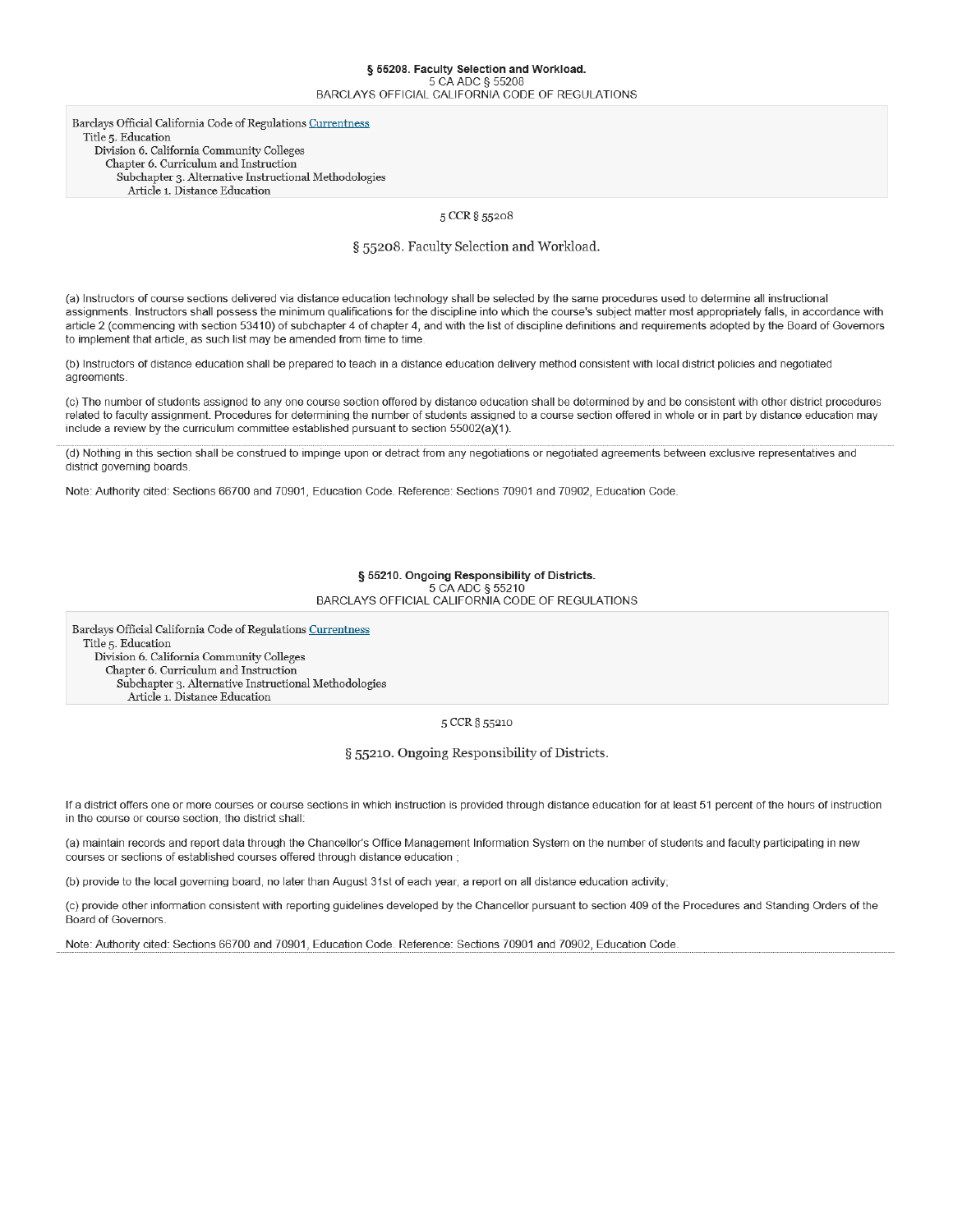#### **§ 55002. Standards and Criteria for Courses.**

5 CA ADC § 55002BARCLAYS OFFICIAL CALIFORNIA CODE OF REGULATIONS Barclays Official California Code of Regulations [Currentness](https://govt.westlaw.com/calregs/Document/I02E2C60D166D4806B63BA4AF82F76323?viewType=FullText&originationContext=documenttoc&transitionType=CategoryPageItem&contextData=(sc.Default)#co_anchor_I41B1DF980D15450DA7375E8C2F4A573A) Title 5. Education Division 6. California Community Colleges Chapter 6. Curriculum and Instruction Subchapter 1. Programs, Courses and Classes Article 1. Program, Course and Class Classification and Standards

5 CCR § 55002 **§ 55002. Standards and Criteria for Courses.**

**(a) Degree-Applicable Credit Course.** A degree-applicable credit course is a course which has been designated as appropriate to the associate degree in accordance with the requirements of section 55062, and which has been recommended by the college and/or district curriculum committee and approved by the district governing board as a collegiate course meeting the needs of the students.

(1) Curriculum Committee. The college and/or district curriculum committee recommending the course shall be established by the mutual agreement of the college and/or district administration and the academic senate. The committee shall be either a committee of the academic senate or a committee that includes faculty and is otherwise comprised in a way that is mutually agreeable to the college and/or district administration and the academic senate.

(2) Standards for Approval. The college and/or district curriculum committee shall recommend approval of the course for associate degree credit if it meets the following standards:

(A) Grading Policy. The course provides for measurement of student performance in terms of the stated course objectives and culminates in a formal, permanently recorded grade based upon uniform standards in accordance with section 55023. The grade is based on demonstrated proficiency in subject matter and the ability to demonstrate that proficiency, at least in part, by means of essays, or, in courses where the curriculum committee deems them to be appropriate, by problem solving exercises or skills demonstrations by students.

(B) Units. The course grants units of credit in a manner consistent with the provisions of section 55002.5. The course outline of record shall record the total number of hours in each instructional category specified in governing board policy, the total number of expected outside-of-class hours, and the total student learning hours used to calculate the award of credit.

(C) Intensity. The course treats subject matter with a scope and intensity that requires students to study independently outside-of-class time.

(D) Prerequisites and Corequisites. When the college and/or district curriculum committee determines, based on a review of the course outline of record, that a student would be highly unlikely to receive a satisfactory grade unless the student has knowledge or skills not taught in the course, then the course shall require prerequisites or corequisites that are established, reviewed, and applied in accordance with the requirements of this article.

(E) Basic Skills Requirements. If success in the course is dependent upon communication or computation skills, then the course shall require, consistent with the provisions of this article, as prerequisites or corequisites eligibility for enrollment in associate degree credit courses in English and/or mathematics, respectively.

(F) Difficulty. The course work calls for critical thinking and the understanding and application of concepts determined by the curriculum committee to be at college level.

(G) Level. The course requires learning skills and a vocabulary that the curriculum committee deems appropriate for a college course.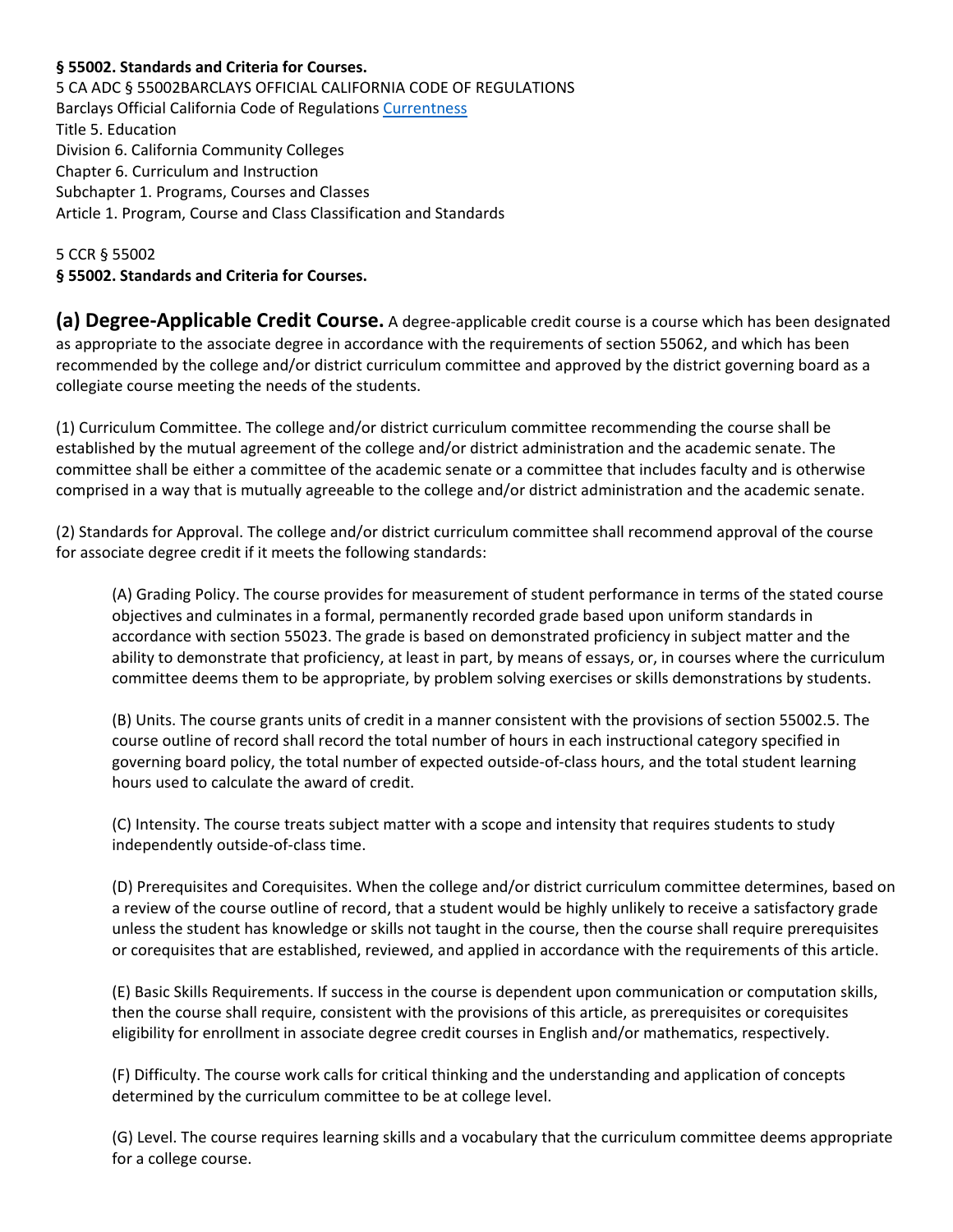(3) Course Outline of Record. The course is described in a course outline of record that shall be maintained in the official college files and made available to each instructor. The course outline of record shall specify the unit value, the expected number of contact hours, outside-of-class hours, and total student learning hours for the course as a whole; the prerequisites, corequisites, or advisories on recommended preparation (if any) for the course; the catalog description, objectives, and content in terms of a specific body of knowledge. The course outline of record shall also specify types or provide examples of required reading and writing assignments, other outside-of-class assignments, instructional methodology, and methods of evaluation.

(4) Conduct of Course. Each section of the course is to be taught by a qualified instructor in accordance with a set of objectives and with other specifications defined in the course outline of record.

(5) Repetition. Repeated enrollment is allowed only in accordance with the provisions of article 4 of subchapter 1 of chapter 6 (commencing with section 54040), and section 58161.

**(b) Nondegree-Applicable Credit Course.** A credit course designated by the governing board as not applicable to the associate degree is a course which, at a minimum, is recommended by the college and/or district curriculum committee (the committee described and established under subdivision (a)(1) of this section) and is approved by the district governing board.

(1) Types of Courses. Nondegree-applicable credit courses are:

(A) nondegree-applicable basic skills courses as defined in subdivision (u) of section 55000;

(B) courses designed to enable students to succeed in degree-applicable credit courses (including, but not limited to, college orientation and guidance courses, and discipline-specific preparatory courses such as biology, history, or electronics) that integrate basic skills instruction throughout and assign grades partly upon the demonstrated mastery of those skills;

(C) precollegiate career technical preparation courses designed to provide foundation skills for students preparing for entry into degree-applicable credit career technical courses or programs;

(D) essential career technical instruction for which meeting the standards of subdivision (a) is neither necessary nor required.

(2) Standards for Approval. The college and/or district curriculum committee shall recommend approval of the course on the basis of the standards which follow.

(A) Grading Policy. The course provides for measurement of student performance in terms of the stated course objectives and culminates in a formal, permanently recorded grade based upon uniform standards in accordance with section 55023. The grade is based on demonstrated proficiency in the subject matter and the ability to demonstrate that proficiency, at least in part, by means of written expression that may include essays, or, in courses where the curriculum committee deems them to be appropriate, by problem solving exercises or skills demonstrations by students.

(B) Units. The course grants units of credit in a manner consistent with the provisions of section 55002.5. The course outline of record shall record the total number of hours in each instructional category specified in governing board policy, the total number of expected outside-of-class hours, and the total student learning hours used to calculate the award of credit.

(C) Intensity. The course provides instruction in critical thinking and generally treats subject matter with a scope and intensity that prepares students to study independently outside-of-class time and includes reading and writing assignments and homework. In particular, the assignments will be sufficiently rigorous that students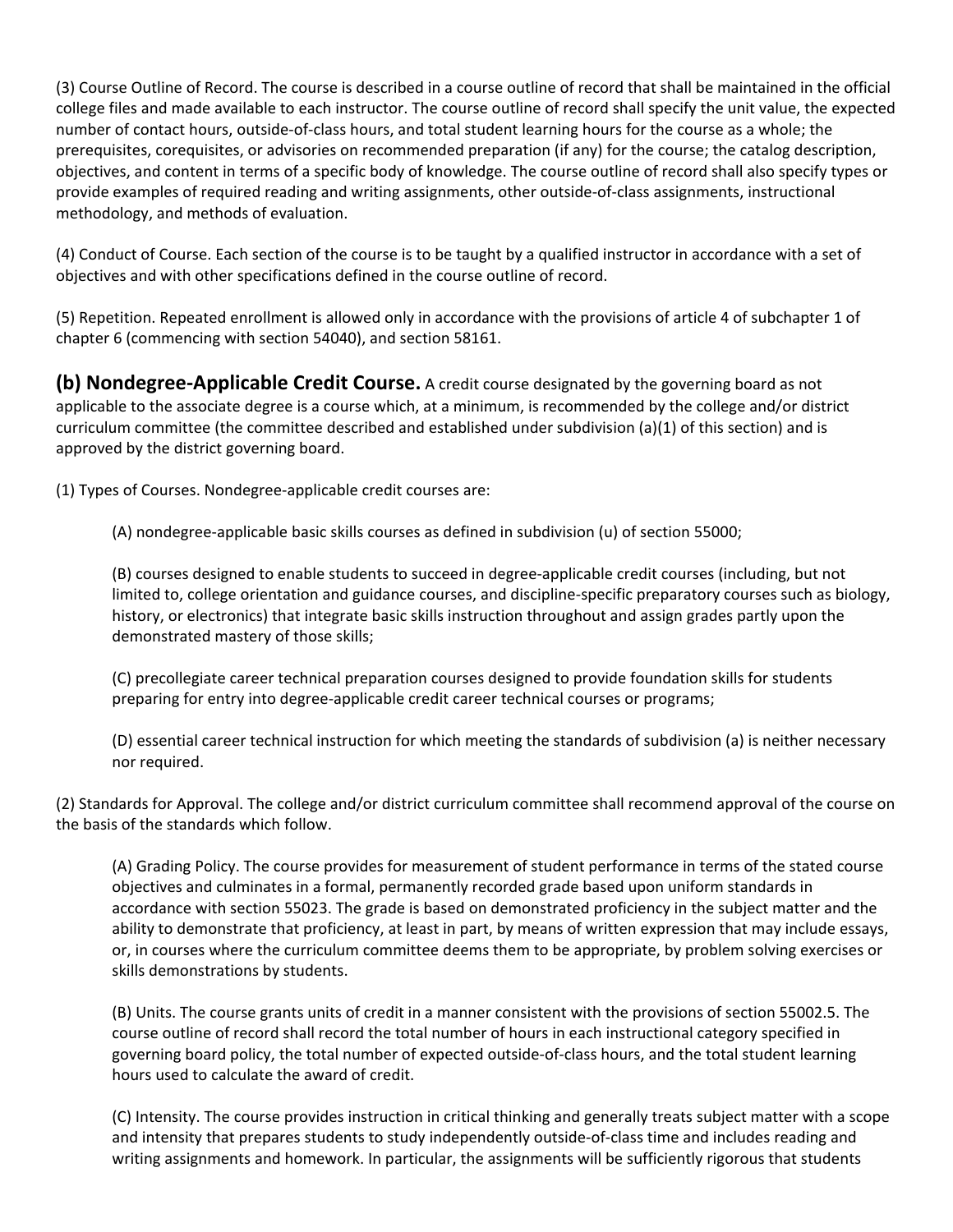successfully completing each such course, or sequence of required courses, will have acquired the skills necessary to successfully complete degree-applicable work.

(D) Prerequisites and corequisites. When the college and/or district curriculum committee deems appropriate, the course may require prerequisites or corequisites for the course that are established, reviewed, and applied in accordance with this article.

(3) Course Outline of Record. The course is described in a course outline of record that shall be maintained in the official college files and made available to each instructor. The course outline of record shall specify the unit value, the expected number of contact hours, outside-of-class hours, and total student learning hours for the course as a whole; the prerequisites, corequisites, or advisories on recommended preparation (if any) for the course; the catalog description, objectives, and content in terms of a specific body of knowledge. The course outline of record shall also specify types or provide examples of required reading and writing assignments, other outside-of-class assignments, instructional methodology, and methods of evaluation.

(4) Conduct of Course. All sections of the course are to be taught by a qualified instructor in accordance with a set of objectives and with other specifications defined in the course outline of record.

(5) Repetition. Repeated enrollment is allowed only in accordance with the provisions of article 4 of subchapter 1 of chapter 6 (commencing with section 54040), and section 58161.

**(c) Noncredit Course.** A noncredit course is a course which, at a minimum, is recommended by the college and/or district curriculum committee (the committee described and established under subdivision (a)(1) of this section) and approved by the district governing board as a course meeting the needs of enrolled students.

(1) Standards for Approval. The college and/or district curriculum committee shall recommend approval of the course if the course treats subject matter and uses resource materials, teaching methods, and standards of attendance and achievement that the committee deems appropriate for the enrolled students. In order to be eligible for state apportionment, such courses must be approved by the Chancellor pursuant to article 2 (commencing with section 55150) of subchapter 2 of this chapter and satisfy the requirements of section 58160 and other applicable provisions of chapter 9 (commencing with section 58000) of this division.

(2) Course Outline of Record. The course is described in a course outline of record that shall be maintained in the official college files and made available to each instructor. The course outline of record shall specify the number of contact hours normally required for a student to complete the course, the catalog description, the objectives, contents in terms of a specific body of knowledge, instructional methodology, examples of assignments and/or activities, and methods of evaluation.

(3) Conduct of Course. All sections of the course are to be taught by a qualified instructor in accordance with the set of objectives and other specifications defined in the course outline of record.

(4) Repetition. Repeated enrollment is allowed only in accordance with provisions of article 4 of subchapter 1 of chapter 6 (commencing with section 54040), and section 58161.

(d) Community Services Offering. A community services offering must meet the following minimum requirements:

(1) is approved by the district governing board;

(2) is designed for the physical, mental, moral, economic, or civic development of persons enrolled therein;

(3) provides subject matter content, resource materials, and teaching methods which the district governing board deems appropriate for the enrolled students;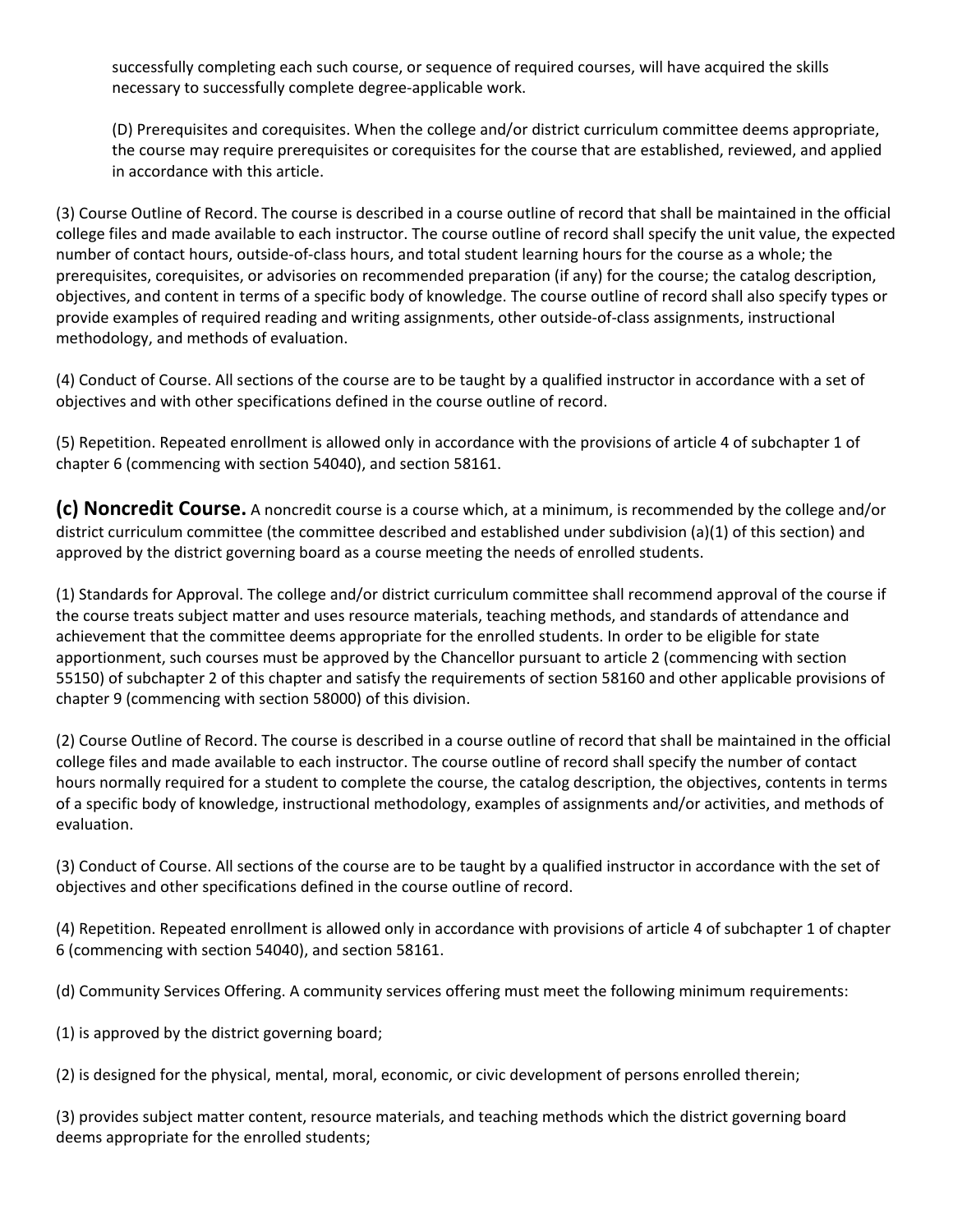(4) is conducted in accordance with a predetermined strategy or plan;

(5) is open to all members of the community willing to pay fees to cover the cost of the offering; and

(6) may not be claimed for apportionment purposes.

Note: Authority cited: Sections 66700 and 70901, Education Code. Reference: Section 70901, Education Code.

## **§ 55002.5. Credit Hour Definition.**

5 CA ADC § 55002.5BARCLAYS OFFICIAL CALIFORNIA CODE OF REGULATIONS Barclays Official California Code of Regulations [Currentness](https://govt.westlaw.com/calregs/Document/IF9AED87EA0534485B1921A5EED08BBC0?viewType=FullText&originationContext=documenttoc&transitionType=CategoryPageItem&contextData=(sc.Default)#co_anchor_I33ADBCE763C84DB0BA20EC161215A4D8) Title 5. Education Division 6. California Community Colleges Chapter 6. Curriculum and Instruction Subchapter 1. Programs, Courses and Classes Article 1. Program, Course and Class Classification and Standards

#### 5 CCR § 55002.5

#### **§ 55002.5. Credit Hour Definition.**

(a) One credit hour of community college work (one unit of credit) shall require a minimum of 48 semester hours of total student work or 33 quarter hours of total student work, which may include inside and/or outside-of-class hours.

(b) A course requiring 96 hours or more of total student work at colleges operating on the semester system or 66 hours or more of total student work at colleges operating on the quarter system shall provide at least 2 units of credit.

(c) Cooperative work experience courses defined in section 55252 shall adhere to the formula for credit hour calculations identified in section 55256.5.

(d) For programs designated by the governing board as clock hour programs, units of credit shall be awarded in a manner consistent with the provisions of 34 Code of Federal Regulations part 600.2.

(e) Credit hours for all courses may be awarded in increments of one unit or less.

(f) The governing board of each community college district shall establish policy, consistent with the provisions of this section, defining the standards for credit hour calculations. District policy shall specify the credit hour calculation method for all academic activities, expected ratios of in-class to outside-of-class hours for each type of academic activity, standards for incremental award of credit, standard term length, calculation methods for short term and extended term courses, and provisions for monitoring compliance with state and federal regulations related to credit hour calculations.

# **§ 55003. Policies for Prerequisites, Corequisites and Advisories on Recommended Preparation.**

5 CA ADC § 55003BARCLAYS OFFICIAL CALIFORNIA CODE OF REGULATIONS Barclays Official California Code of Regulations [Currentness](https://govt.westlaw.com/calregs/Document/I950943607CD711E0A9F6EE2CF480C8FD?viewType=FullText&originationContext=documenttoc&transitionType=CategoryPageItem&contextData=(sc.Default)#co_anchor_IE019A0BD805B44F5BB7A8B34ED0AA614) Title 5. Education Division 6. California Community Colleges Chapter 6. Curriculum and Instruction Subchapter 1. Programs, Courses and Classes Article 1. Program, Course and Class Classification and Standards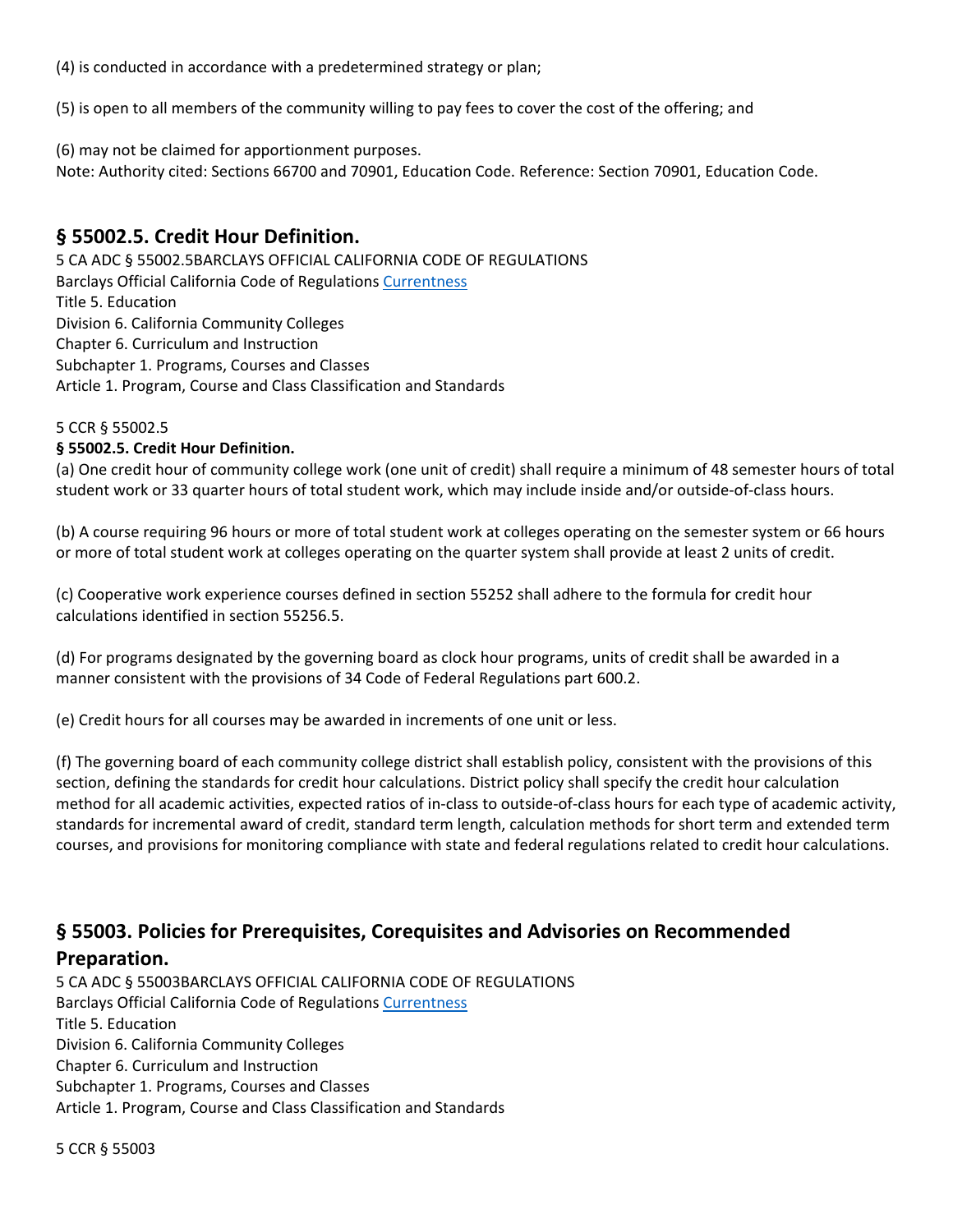#### **§ 55003. Policies for Prerequisites, Corequisites and Advisories on Recommended Preparation.**

(a) The governing board of a community college district may establish prerequisites, corequisites, and advisories on recommended preparation, but must do so in accordance with the provisions of this article. Nothing in this subchapter shall be construed to require a district to establish prerequisites, corequisites, or advisories on recommended preparation; provided however, that a prerequisite or corequisite shall be required if the course is to be offered for associate degree credit and the curriculum committee finds that the prerequisite or corequisite is necessary pursuant to sections 55002(a)(2)(D) or 55002(a)(2)(E). Unless otherwise specified in this section, the level of scrutiny required to establish prerequisites, corequisites, and advisories on recommended preparation shall be based on content review as defined in subdivision (c) of section 55000 or content review with statistical validation as defined in subdivision (f) of this section. Determinations about prerequisites and corequisites shall be made on a course-by-course or program-byprogram basis.

(b) A district governing board choosing to establish prerequisites, corequisites, or advisories on recommended preparation shall, in accordance with the provisions of sections 53200-53204, adopt policies for the following:

(1) the process for establishing prerequisites, corequisites, and advisories on recommended preparation. Such policies shall provide that in order to establish a prerequisite or corequisite, the prerequisite or corequisite must be determined to be necessary and appropriate for achieving the purpose for which it is being established.

(2) procedures to assure that courses for which prerequisites or corequisites are established will be taught in accordance with the course outline of record, particularly those aspects of the course outline that are the basis for justifying the establishment of the prerequisite or corequisite.

(3) the process to ensure that each section of the prerequisite or corequsite is to be taught by a qualified instructor and in accordance with a set of objectives and with other specifications defined in the course outline of record, as required in section 55002 for all courses.

(4) the process, including levels of scrutiny, for reviewing prerequisites and corequisites to assure that they remain necessary and appropriate. These processes shall provide that at least once each six years all prerequisites and corequisites established by the district shall be reviewed, except that prerequisites and corequisites for vocational courses or programs shall be reviewed every two years. These processes shall also provide for the periodic review of advisories on recommended preparation.

(5) the bases and process for an individual student to challenge the application of a prerequisite or corequisite.

(c) A district governing board choosing to use content review as defined in subdivision (c) of section 55000 to establish prerequisites or corequisites in reading, written expression or mathematics for degree-applicable courses not in a sequence shall first adopt a plan specifying:

(1) the method to be used to identify courses to which prerequisites might be applied;

(2) assurance that courses are reasonably available to students when prerequisites or corequisites have been established using content review as defined in subdivision (c) of section 55000. Such assurance shall include sufficient availability of the following:

(A) appropriate courses that do not require prerequisites or corequisites, whether basic skills or degreeapplicable courses; and

- (B) prerequisite or corequisite courses;
- (3) provisions for training for the curriculum committee; and
- (4) the research to be used to determine the impact of new prerequisites based on content review.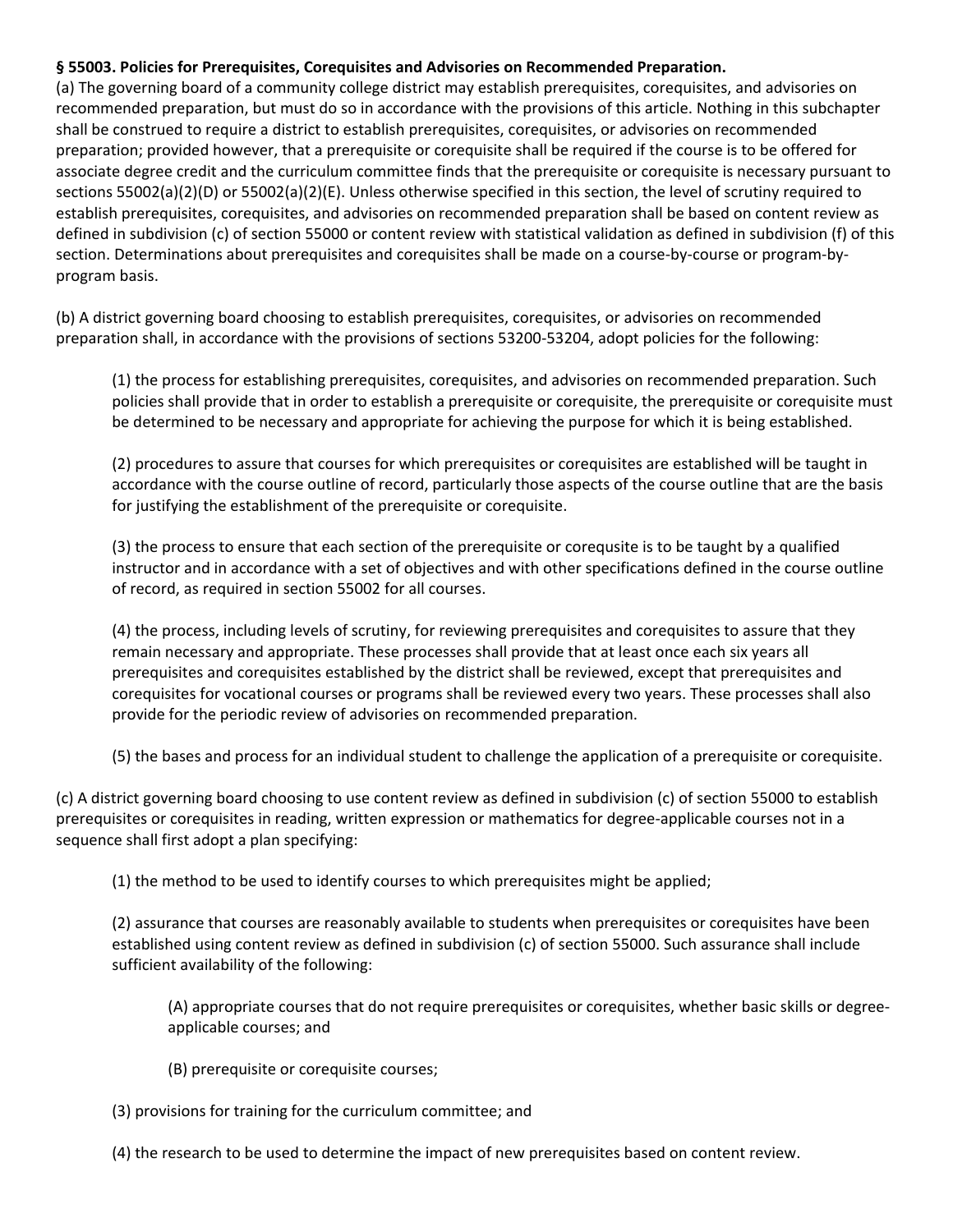(d) Prerequisites or corequisites may be established only for any of the following purposes:

(1) the prerequisite or corequisite is expressly required or expressly authorized by statute or regulation; or

(2) the prerequisite will assure, consistent with section 55002, that a student has the skills, concepts, and/or information that is presupposed in terms of the course or program for which it is being established, such that a student who has not met the prerequisite is highly unlikely to receive a satisfactory grade in the course (or at least one course within the program) for which the prerequisite is being established; or

(3) the corequisite course will assure, consistent with section 55002, that a student acquires the necessary skills, concepts, and/or information, such that a student who has not enrolled in the corequisite is highly unlikely to receive a satisfactory grade in the course or program for which the corequisite is being established; or

(4) the prerequisite or corequisite is necessary to protect the health or safety of a student or the health or safety of others.

(e) Except as provided in this subdivision, no prerequisite or corequisite may be established or renewed unless it is determined to be necessary and appropriate to achieve the purpose for which it has been established. A prerequisite or corequisite need not be scrutinized using content review as defined by subdivision (c) of section 55000 or content review with statistical validation as defined by subdivision (f) of this section, if:

(1) it is required by statute or regulation; or

(2) it is part of a closely-related lecture-laboratory course pairing within a discipline; or

(3) it is required by four-year institutions; or

(4) baccalaureate institutions will not grant credit for a course unless it has the particular communication or computation skill prerequisite.

(f) Content review with statistical validation is defined as conducting a content review (as defined in subdivision (c) of section 55000) and the compilation of data according to sound research practices which shows that a student is highly unlikely to succeed in the course unless the student has met the proposed prerequisite or corequisite.

(g) If the curriculum committee, using content review with statistical validation, initially determines, pursuant to section 55002(a)(2)(E), that a new course needs to have a communication or computation skill prerequisite or corequisite, then, despite subdivision (e) of this section, the prerequisite or corequisite may be established for a single period of not more than two years while the research is being conducted and the final determination is being made, provided that all other requirements for establishing the prerequisite or corequisite have been met. The requirements of this subdivision related to collection of data shall not apply when the prerequisite or corequisite is required for enrollment in a program, that program is subject to approval by a state agency other than the Chancellor's Office and both of the following conditions are satisfied:

(1) colleges in at least six different districts have previously satisfied the data collection requirements of this subdivision with respect to the same prerequisite or corequisite for the same program; and

(2) the district establishing the prerequisite or corequisite conducts an evaluation to determine whether the prerequisite or corequisite has a disproportionate impact on particular groups of students described in terms of race, ethnicity, gender, age or disability, as defined by the Chancellor. When there is a disproportionate impact on any such group of students, the district shall, in consultation with the Chancellor, develop and implement a plan setting forth the steps the district will take to correct the disproportionate impact.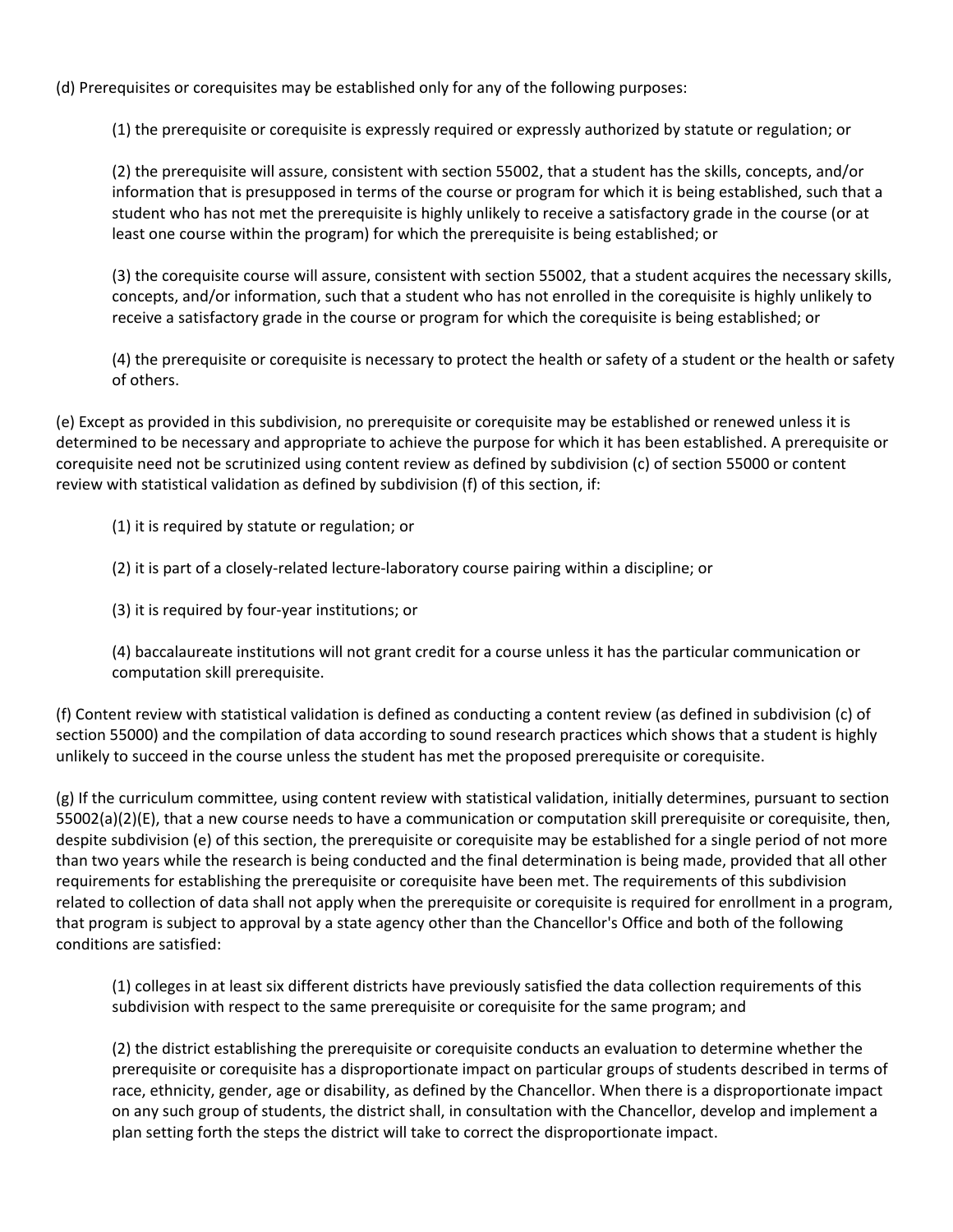(h) Prerequisites, corequisites, and advisories on recommended preparation must be identified in college publications available to students as well as the course outline of any course for which they are established.

(i) By August 1 of each year districts choosing to establish prerequisites, corequisites or advisories shall submit to the Chancellor's Office in the manner specified by the Chancellor the prerequisites and corequisites that were established during the prior academic year. Districts shall also specify the level of scrutiny, i.e., content review as defined in subdivision (c) of section 55000 or content review with statistical validation as defined in subdivision (e) of this section, used to determine whether the prerequisite or corequisite was necessary and appropriate for achieving the purpose for which it was established.

(j) Prerequisites establishing communication or computational skill requirements may not be established across the entire curriculum unless established on a course-by-course basis.

(k) The determination of whether a student meets a prerequisite shall be based on successful completion of an appropriate course or on an assessment using multiple measures, as required by section 55521(a)(3). Any assessment instrument shall be selected and used in accordance with the provisions of subchapter 6 (commencing with section 55500) of this chapter.

(l) If a prerequisite requires precollegiate skills in reading, written expression, or mathematics, the district shall:

(1) ensure that courses designed to teach the required skills are offered with reasonable frequency and that the number of sections available is reasonable given the number of students who are required to meet the associated skills prerequisites and who diligently seek enrollment in the prerequisite course.

(2) monitor progress on student equity in accordance with section 54220. Monitoring shall include:

(A) conducting an evaluation to determine the impact on student success including whether the prerequisite or corequisite has a disproportionate impact on particular groups of students described in terms of race, ethnicity, gender, age or disability, as defined by the Chancellor.

(B) where there is a disproportionate impact on any such group of students, the district shall, in consultation within the Chancellor, develop and implement a plan setting forth the steps the district will take to correct the disproportionate impact.

(m) Whenever a corequisite course is established, sufficient sections shall be offered to reasonably accommodate all students who are required to take the corequisite. A corequisite shall be waived as to any student for whom space in the corequisite course is not available.

(n) No exit test may be required to satisfy a prerequisite or corequisite unless it is incorporated into the grading for the prerequisite or corequisite course.

(o) The determination of whether a student meets a prerequisite shall be made prior to his or her enrollment in the course requiring the prerequisite, provided, however, that enrollment may be permitted pending verification that the student has met the prerequisite or corequisite. If the verification shows that the student has failed to meet the prerequisite, the student may be involuntarily dropped from the course. If the student is dropped, the applicable enrollment fees shall be promptly refunded. Otherwise a student may only be involuntarily removed from a course due to excessive absences or as a result of disciplinary action taken pursuant to law or to the student code of conduct.

(p) Any prerequisite or corequisite may be challenged by a student on one or more of the grounds listed below. The student shall bear the initial burden of showing that grounds exist for the challenge. Challenges shall be resolved in a timely manner and, if the challenge is upheld, the student shall be permitted to enroll in the course or program in question. Grounds for challenge are: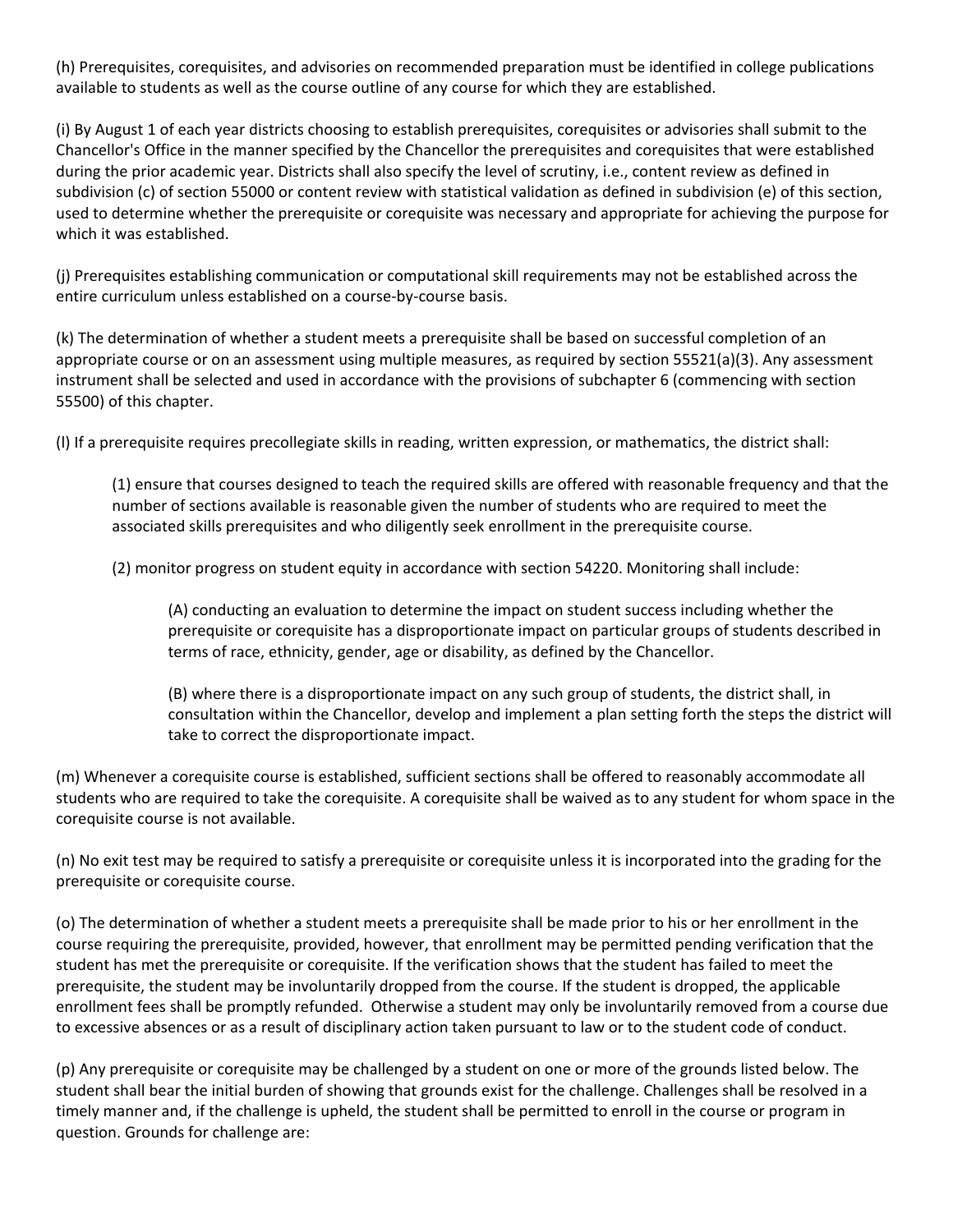(1) The prerequisite or corequisite has not been established in accordance with the district's process for establishing prerequisites and corequisites;

(2) The prerequisite or corequisite is in violation of this section;

(3) The prerequisite or corequisite is either unlawfully discriminatory or is being applied in an unlawfully discriminatory manner;

(4) The student has the knowledge or ability to succeed in the course or program despite not meeting the prerequisite or corequisite;

(5) The student will be subject to undue delay in attaining the goal of his or her educational plan because the prerequisite or corequisite course has not been made reasonably available; or

(6) Such other grounds for challenge as may be established by the district governing board.

(q) In the case of a challenge under subdivision  $(p)(3)$  of this section, the district shall promptly advise the student that he or she may file a formal complaint of unlawful discrimination pursuant to subchapter 5 (commencing with section 59300) of chapter 10 of this division. If the student elects to proceed with the challenge, completion of the challenge procedure shall be deemed to constitute an informal complaint pursuant to section 59327.

(r) District policies adopted pursuant to this section shall be submitted to the Chancellor's Office as part of the district's matriculation plan pursuant to section 55510.

Note: Authority cited: Sections 66700 and 70901, Education Code. Reference: Sections 70901 and 70902, Education Code.

## **§ 55070. Credit Certificates.**

5 CA ADC § 55070BARCLAYS OFFICIAL CALIFORNIA CODE OF REGULATIONS Barclays Official California Code of Regulations [Currentness](https://govt.westlaw.com/calregs/Document/IAC158694734046EDAAA1179BB5181FA9?viewType=FullText&originationContext=documenttoc&transitionType=CategoryPageItem&contextData=(sc.Default)#co_anchor_I9585DA2CE61C40A082893B7672E6EAF6) Title 5. Education Division 6. California Community Colleges Chapter 6. Curriculum and Instruction Subchapter 1. Programs, Courses and Classes Article 7. Credit Certificates

### 5 CCR § 55070

### **§ 55070. Credit Certificates.**

(a) Any sequence of courses consisting of 16 or more semester units or 24 or more quarter units of degree-applicable credit coursework shall constitute an educational program subject to approval by the Chancellor pursuant to section 55130. The college-awarded document confirming that a student has completed such a program shall be known as a **certificate of achievement** and may not be given any other designation. The award of a certificate of achievement is intended to represent more than an accumulation of units. Listing of the certificate of achievement on a student transcript symbolizes successful completion of patterns of learning experiences designed to develop certain capabilities that may be oriented to career or general education; provided however, that no sequence or grouping of courses may be approved as a certificate of achievement pursuant to this section if it consists solely of basic skills and/or ESL courses. For purposes of this subdivision, the term "general education" includes coursework taken to satisfy transfer patterns established by the University of California, the California State University, or accredited public postsecondary institutions in adjacent states which award the baccalaureate degree.

(b) **Shorter credit programs** leading to a certificate may be established without review and approval by the Chancellor after approval by the college curriculum committee and the district governing board. Such a certificate may be given any